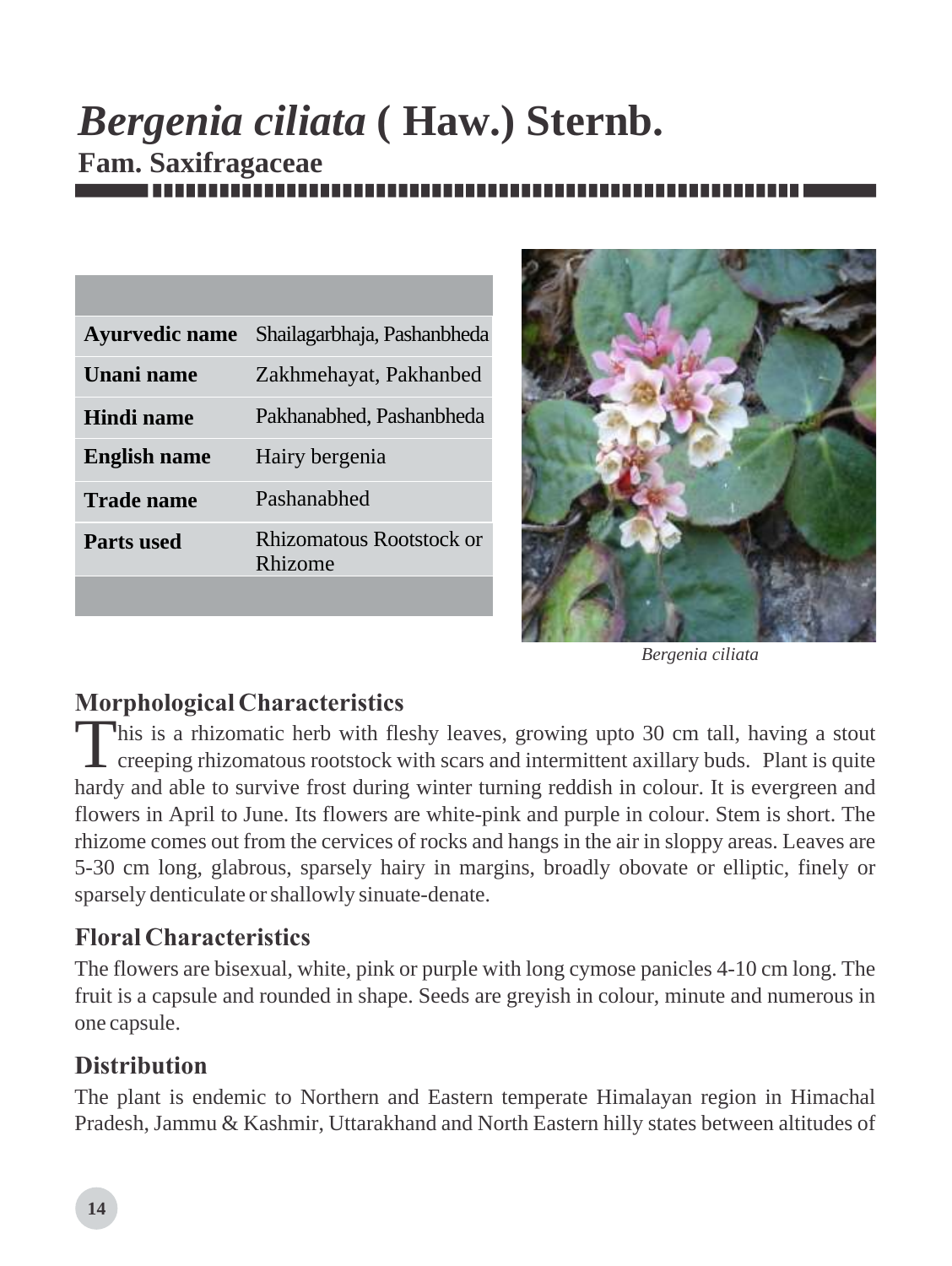1200-3000 meter in the cold or glacial mountain rocky slopes in stone crevices. It is also found in adjoining countries like Nepal, Pakistan, Afghanistan upto Tibet and China at higher altitudes.

# *Climate and Soil*

Plant grows well under humid, temperate climatic conditions, where temperature generally remains below 20°C. Plant grows well over sandy, slightly acidic soils with high porosity and rich in organic matter or forest humus. However due to its hardy nature, this species can be grown well over medium loamy to clay soils, supplemented with manure. It tolerates light shade and grows well under open sunny conditions. But the vegetative growth has been found better in shade.

## *Propagation Material*

**Rhizome Segments:** 8-14 cm long and 23-26 gm in weight are used for direct planting; annular segments of 2 cm thickness are preferred for nursery raising.

**Seeds:** Seed germination is low and seed viability is very poor.

# *<sup>5</sup> Agro-technique*

### *Nursery Technique*

- **Raising Propagules:** It takes about one month to develop a mother nursery which can supply planting material for raising cultivation.
	- **i) By Rhizome Segments:** The crop can be raised by direct planting of 7.5-12.5 cm long rhizome segments (average weight: 23-26 gm) with 2-3 nodes as propagation material for quick and faster regeneration in the field in late summer or onset of monsoon. It is treated with 100 ppm IBA solution for two minutes. Raising crop through rhizome segments can reduce crop cycle by one year in comparison to propagation through seed sown. However, it requires large quantity of rhizome sections for planting. It is noted that the smaller rhizome segments of about 2 cm thickness can be planted at spacing of 10X10 cm in nursery. The rate of growth is slow and as it takes about 18 months time for raising plants in nursery for field planting.
	- **ii) By Seed Method:** The seeds are very minute in shape and exhibit poor viability and germination potential. They exhibit slightly recalcitrant nature and need to be used immediately after maturity in spring season (March-April). The seed is stratified for 15 days at 4°C to improve germination. Storing will lose viability. Seeds are sown over top surface of raised beds or poly bags over the

*<sup>5</sup> Agro-technique study carried out by (a) National Institute of Pharmaceutical Education and Research (NIPER), S.A.S Nagar, Mohali, Punjab, (b) Indian Institute of Integrative Medicine (IIIM), Jammu, and (c) Herbal Garden, Herbarium and Research Institute, Joginder Nagar, Govt. of Himachal Pradesh, Shimla, Himachal Pradesh.*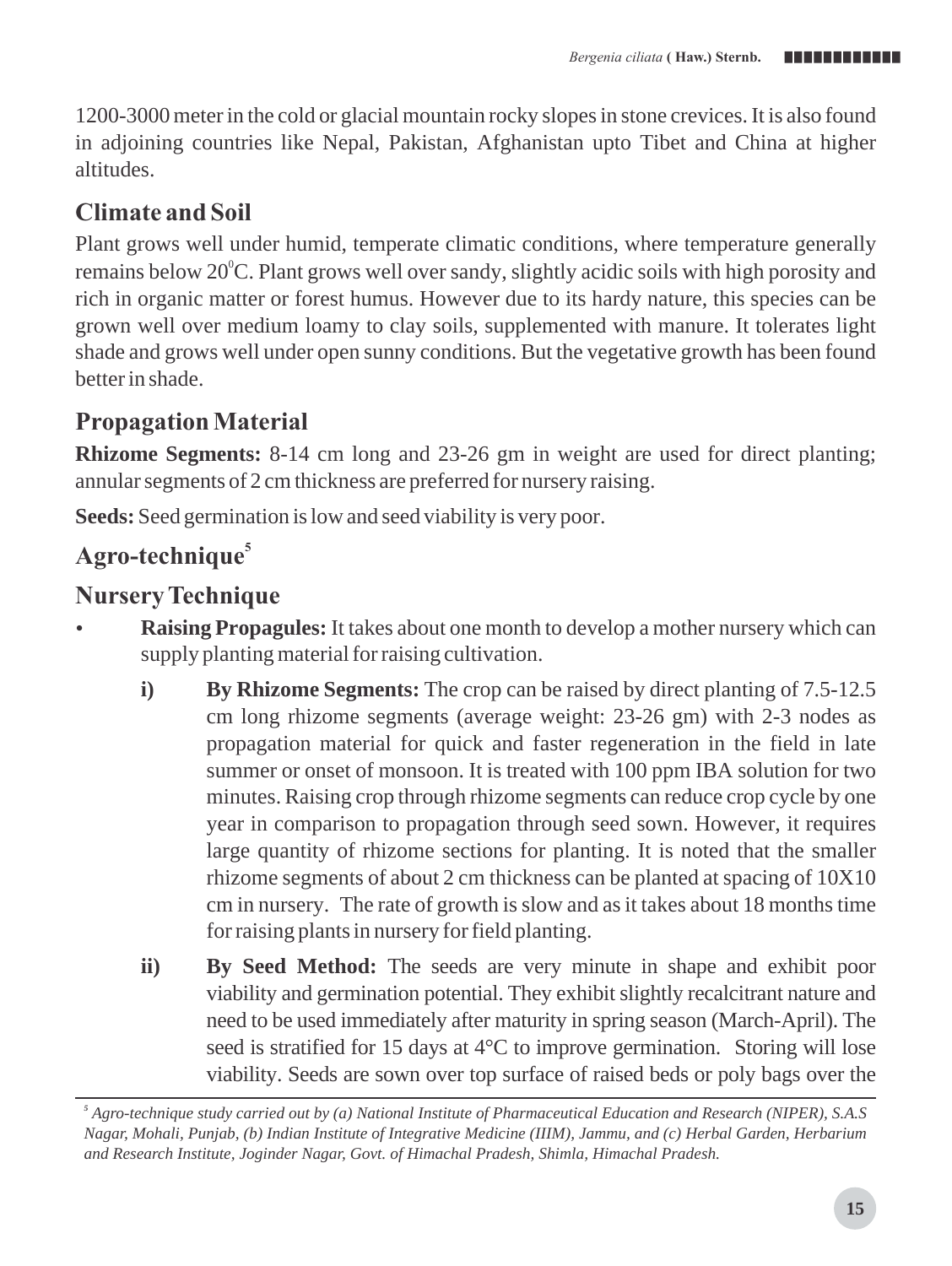moist layer of forest litter or farmyard manure preferably under greenhouse conditions. The seeds take 60-90 days for germination. After germination, the seedlings are picked out at two-three leaved stage and planted in fresh nursery beds at spacing of  $10X10$  cm and takes a season to grow large before planting in the field in next summer.

**iii) Propagule Rate and Pretreatment:** About 88,000-90,000 plants are needed to plant one hectare land for which approxmately 18-20 quintals fresh biomass of rhizome is required. Before planting, the rhizome segments should be treated with 100 ppm IBA solution for two minutes or soaked in plain water for two hours.

#### *Planting in the Field*

- **Land Preparation and Fertilizer Application:** It is a hardy plant hence it can be planted in spring as well as summer in the hills; although the best time for planting is monsoon time (July). Land preparation is as usual for growing crops in hills. Add 35 t/ha of FYM and plough the deep in the soil. After planting, make 9-12 cm raised beds or shallow ridges for intercultural operations. For proper water retention and enhancing the porosity of soil, add sufficient quantity of locally available peat moss or the forest litter. It enriches soil with useful microfauna and micorrhiza, which help growth.
- **Transplanting and Optimum Spacing:** The rooted plants should be transplanted in the field in 12-15 cm raised bed at a spacing of 30X30 cm. While planting in the raised beds, keep at least 5 cm space on each side of bed along the length so that three rows of plants can be adjusted.
- **Intercropping System:** The maximum height of plants which can be achieved under optimum growing conditions may be 30 cm with heavy leaf biomass. Intercropping is possible when the two crops growing together do not compete for same nutrients. Experimental study was also conducted by planting annual crop of *Swertia angustifolia* (Chirayita) plants in a spacing of 15 cm in straight line between the gaps of two rows which showed very encouraging results and it was concluded that because these two crops have different maturity period and crop cycle, hence they can be grown together successfully.
- **Interculture and Maintenance Practices:** The leaves of plants are prone to decay during rainy season. Such leaves must be removed immediately from the plants to avoid any fungal infection. The slope of water drainage can be put toward inner side of field to protect the fertile soil from washing away.
- **Irrigation Practices:** The crop should be given irrigation an interval of 15 days in summer season. Sprinkler irrigation can be tried to keep the humidity level high at canopy level.